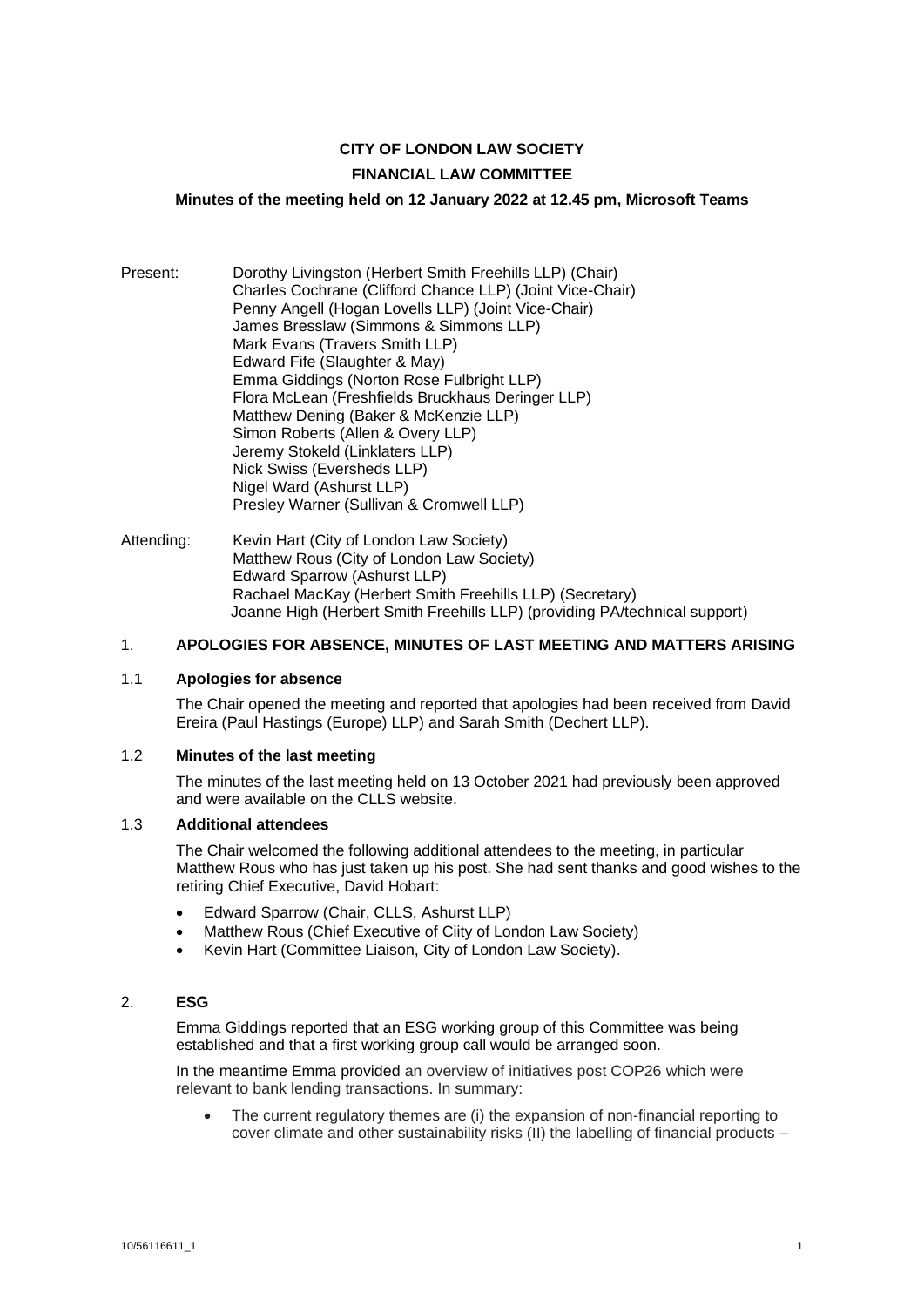what do we really mean by "sustainable finance/investment" particularly regarding transitioning industries.

- Broad principles have been established and in some cases framework legislation (such as the EU Taxonomy Regulation) has been passed, however delays have arisen when trying to define technical criteria – i.e. the detailed criteria against which the sustainability of the product or transaction should be measured.
- Other complications have arisen due to (i) the desire to try to establish consistency between various regulatory initiatives and (ii) the desire to align on a more international basis.
- The continued development and impact of these reporting standards will impact loan documentation – lenders will need certain information from borrowers in order to comply and there is also the potential for exposure to ESG risk to affect capital treatment in future.

Kevin Hart also reported that the CLLS is looking into setting up a separate CLLS ESG Committee.

## 3. **LIBOR END 31 DECEMBER 2021**

It was noted that 1, 3 and 6 month LIBOR for Sterling, Swiss Franc, Yen and euro (and some USD) had ceased on 31 December 2021, although Sterling and Yen LIBOR were continuing on the basis of a changed (synthetic) methodology (see below). Most USD LIBOR tenors will continue until the end of June 2023.

It was reported that the UK market had made considerable progress in the last 9 months of 2021 to transition to "risk free" rates.

Noteworthy developments in the UK since the last meeting were:

- The Critical Benchmarks (References and Administrators' Liability) Act 2021 had come in force which provides legal certainty as to how contractual references to a critical benchmark should be treated where the FCA exercises powers under the UK Benchmarks Regulation to provide for continuity of an unrepresentative critical benchmark i.e. references to LIBOR treated as references to synthetic LIBOR, deemed from inception, once designated as an unrepresentative critical benchmark. This deeming of synthetic LIBOR has retrospective application regardless of when the contract was formed and is intended to protect against claims of frustration or force majeure. It applies to English law contracts or "arrangements".
- FCA notices (under Articles 23B, C and D of the UK Benchmarks Regulation) had been published on 1 January 2022 relating to the temporary use of synthetic LIBOR. The FCA will permit temporary use of synthetic 1, 3 and 6 month Sterling and Yen LIBOR in all legacy contracts (except cleared derivatives) that have not been amended at or before end 2021.
- FCA notice that USD LIBOR will not be permitted for use in new contracts from 1 January 2022 with very limited exceptions (specified in notice) published.
- ICE Benchmark Administration first publication of synthetic LIBOR rates took place on 4 January 2022.

It was also reported that the LMA had published further documentation which included drafting for risk free rates, for example the LMA leveraged suite of documentation and the LMA secondary trading documents.

As regards international developments, it was reported that the Financial Stability Board had published a statement on 22 November 2021 to support preparations for LIBOR cessation. This stated that after the end of 2021, the FSB will monitor the effort to continue reducing the stock of legacy contracts which are using synthetic LIBOR, any continuing new issuance of USD LIBOR contracts after the end of 2021, and the size and resolution of legacy contracts referencing USD LIBOR that are due to mature after end-June 2023. The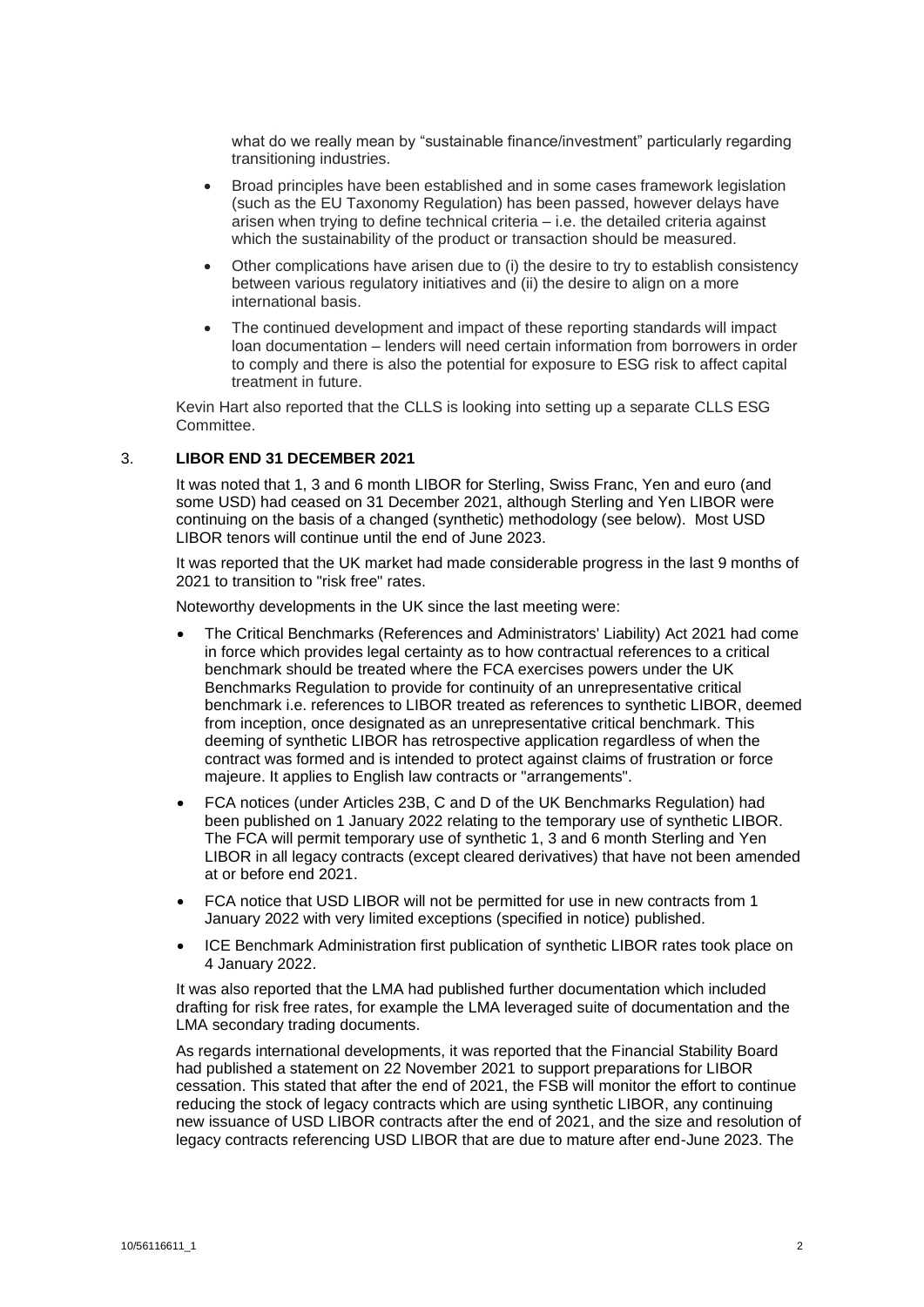FSB will review these issues in mid-2022 and assess the implications for any further supervisory and regulatory co-operation that may be required.

## 4. **COMPETITION: NATIONAL SECURITY AND INVESTMENT ACT 2021**

The Committee was reminded that the UK's National Security and Investment Act 2021 had commenced on 4 January 2022. The relevant SI and Guidance on the Act had not been published until late November 2021. From these publications, the Committee had identified legal issues of significant concern regarding the application of the Act to existing and proposed in-scope finance transactions where security is taken over substantial holdings of shares in companies in any of the 17 specified sectors. These legal uncertainties relate to provisions which give rise to the prospect of criminal liability and voidness for the transaction concerned, as well as regards steps to be taken on enforcement.

The Committee had therefore sent a letter (dated 16 December 2021 and a follow up sent  $11<sup>th</sup>$  January 2022 ) to BEIS raising these concerns as to legal uncertainty. In summary, these concerns relate to:

- (a) the status of security over the shares in companies in any of the 17 specified sectors: uncertainty as regards the initial creation of security and also changes in lenders/secondary market in secured loan participations and quoted debentures/secured bonds, as well as on enforcement of such security;
- (b) uncertainty as regards the identity of the holder: could this term include the security agent and/or the lenders, also query the effect of changes in those roles and secondary market issues, effect of provisions on "common purpose" to lenders in syndicated deals, noting that BEIS is of the view that the holder means the registered holder of shares and a limited category of indirect holders, but not equitable chargees; and
- (c) issues arising from automatic enforcement provisions in such share security, including issues arising from joint venture agreements.

The Committee's letters had been copied to the Infrastructure Projects Association, the Bank of England and the Treasury, as well as to the Chairs of interested CLLS Committees. The Chairs of the Insolvency and Regulatory CLLS Committees are part of the working group on this and the Company Law Chair had written in support.

The Committee would continue to work on this to try to achieve the necessary standards of legal clarity and had a useful dialogue with the DBEIS team. It was intended to publish any guidance from BEIS.

## 5. **ELECTRONIC SIGNATURES AND OTHER TECHNICAL DEVELOPMENTS**

## 5.1 **Electronic Signatures**

Following publication of the final report of the Law Commission on the Electronic Execution of Documents (4 September 2019), a revised draft of the CLLS/Law Society 2016 paper on electronic signatures had been prepared by Nigel Ward and had been commented on by the Committee. A further revised version had been circulated to the Committee before this meeting and any final comments were requested to be sent after the meeting.

If the Committee approves this draft, the Chair of this Committee with then send the paper to the Chairs of the other Committees involved to see if they wish to be associated with this revision. Subject to dealing with some comments from Charles Cochrane and Penny Angell, the draft was approved.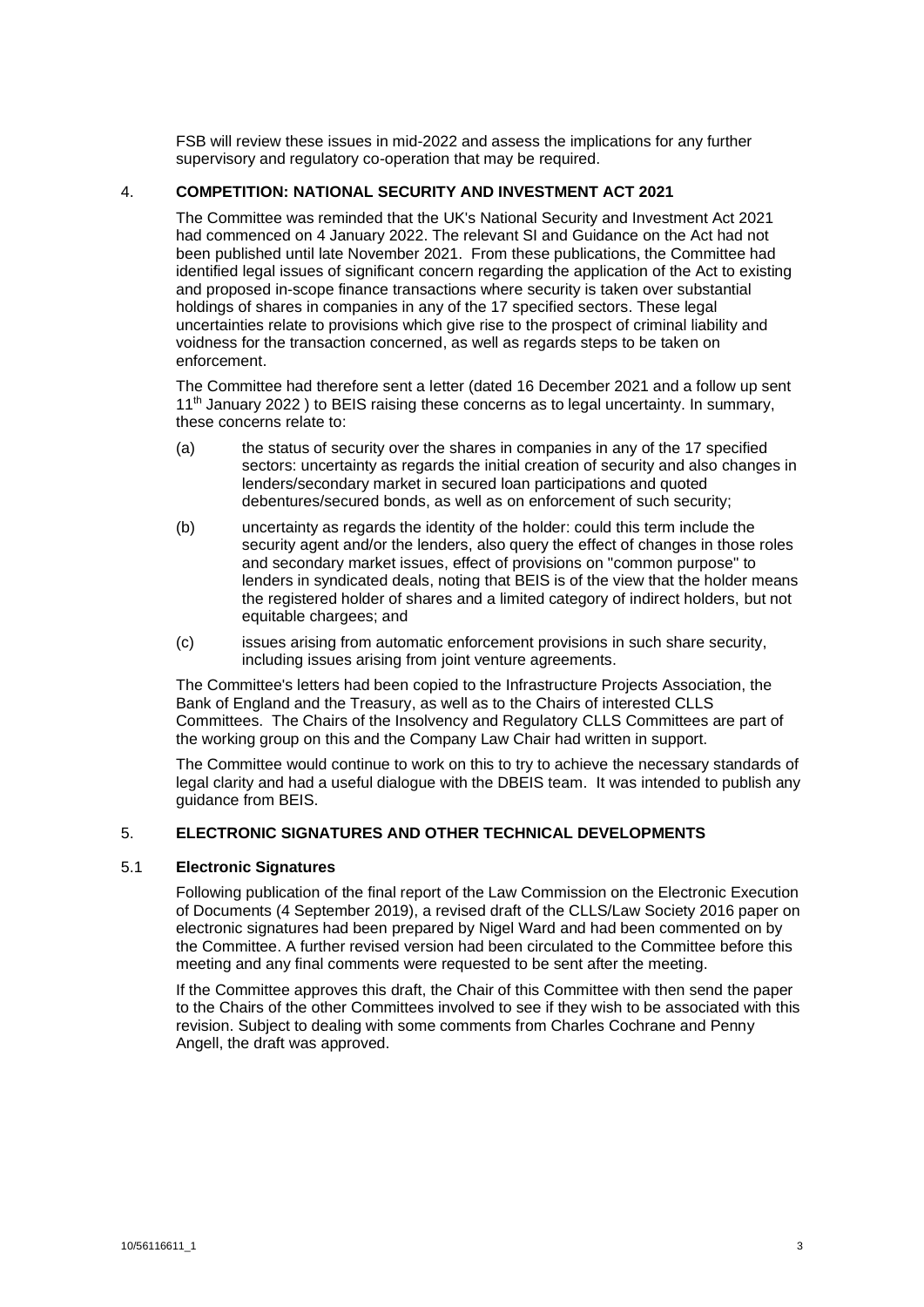## 5.2 **Digital assets and electronic trade documents**

(NB The Committee working party includes representatives from the Regulatory Committee.) The Committee was reminded of the Law Commission consultation paper (April to July 2021) on the law related to electronic trade documentation (eg bills of lading and bills of exchange) and a call for evidence on digital assets (April to July 2021) and the Committee's response papers (13 August 2021) (which are available on the Committee's page of the CLLS website).

Since the Committee's last meeting in October 2021, it was noted that the Law Commission had issued an interim report (24 November 2021) and had identified some key points which will be consulted on further:

- $\circ$  Whether certain digital assets are factually different from, and operate in different ways to, both things in action and things in possession, which may mean that the automatic application of legal rules developed for assets that fall within those two existing categories of personal property would be unsuitable in the context of digital assets. Therefore the consultation will consider whether a "third category" of personal property would better allow the law to reflect the particular features of certain digital assets.
- $\circ$  The principal areas that need to be considered for recognition and protection of digital assets, which are:
	- Acquisition, disposition, derivative transfer of title and competing claims in relation to digital assets:
	- Taking security over digital assets:
	- Custody relationships in respect of digital assets; and<br>■ How legal remedies or actions can protect digital asset
	- How legal remedies or actions can protect digital assets
- $\circ$  Recognition that when considering digital assets, while it may sometimes be appropriate to draw analogies between existing concepts of personal property law and existing types of personal property (including both things in action and things in possession), such analogies are likely to be informative but not wholly applicable, given the idiosyncrasies of digital assets.
- $\circ$  Recognition that any suggested law reform should aim to be as consistent with international legal developments as possible.

It was also noted that on 25 November 2021, the Law Commission had published an Advice to Government on smart legal contracts which includes a detailed analysis of the current law of contract as it applies to smart legal contracts and concludes that existing English law is clearly able to facilitate and support the use of smart legal contracts, without the need for statutory law reform.

Finally, it was noted that a Law Commission Consultation Paper on digital assets is expected to be issued in mid-2022 and that the Law Commission will also start a project in mid-2022 looking at the rules relating to conflict of laws as they apply to emerging technology, including smart legal contracts and digital assets.

The Committee would continue to monitor developments.

## 6. **BREXIT**

There was nothing new to report on this item.

## 7. **NEXT MEETINGS**

It was noted that dates for the 2022/23 meetings had been circulated. The next meeting is due be held on 6 April 2022, hopefully in person, at Freshfields office.